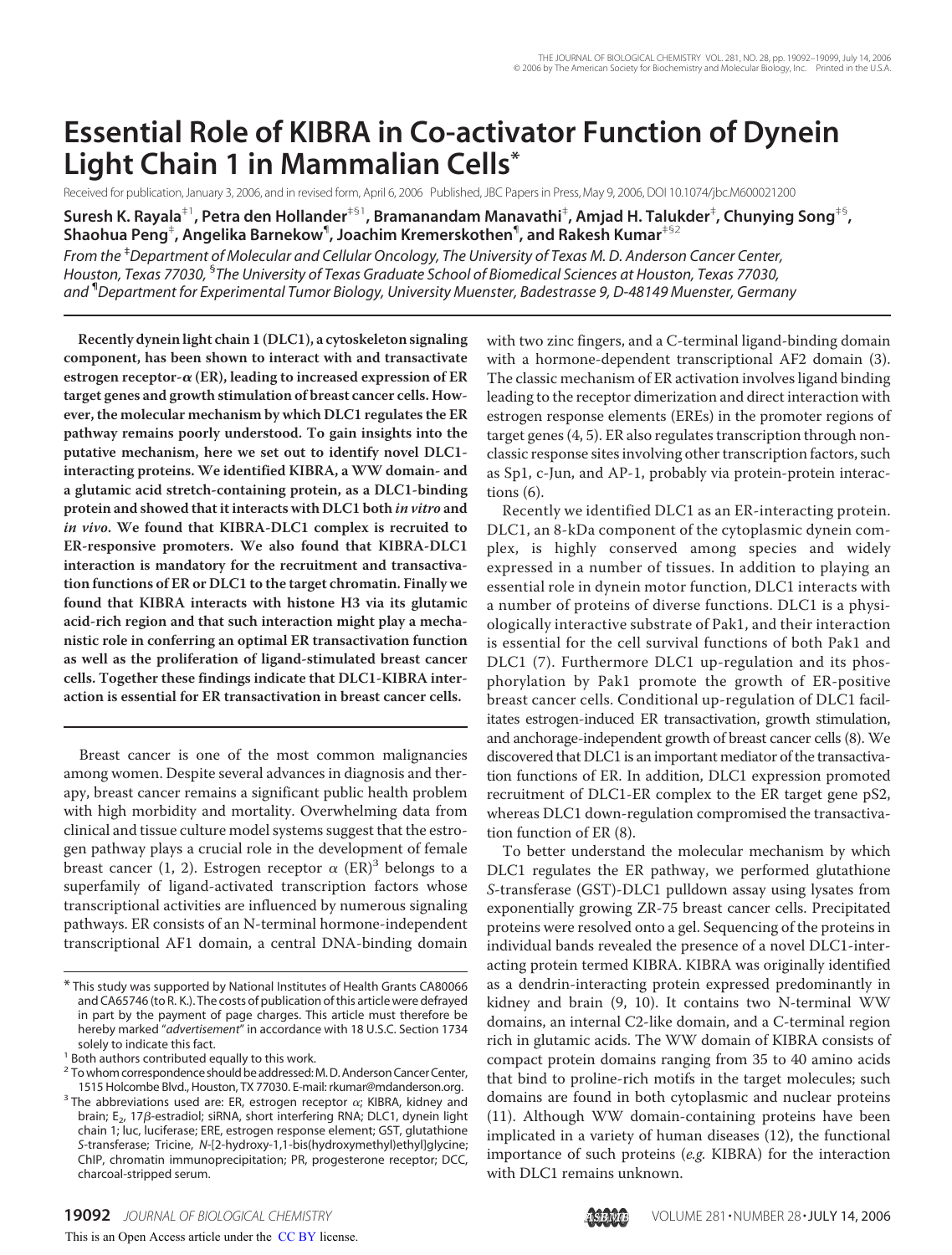Here we show that KIBRA directly binds to DLC1 and that it is a downstream mediator of the regulation of ER transactivation by DLC1. We also show that KIBRA by itself is a co-activator of ER. These co-activator functions of KIBRA and DLC1 are dependent on interactions between the two proteins that involve histone H3 via the glutamic acid-rich region of KIBRA. Together our findings reveal a previously unknown connection between KIBRA, DLC1, and ER responsiveness and the existence of a regulatory pathway between histone H3-interacting KIBRA and ER via DLC1 that optimally stimulates the growth of breast cancer cells.

#### **MATERIALS AND METHODS**

Cell Culture and Reagents—Human breast cancer cells and other cancer cell lines were maintained in Dulbecco's modified Eagle's medium-F12 supplemented with 10% fetal bovine serum. MCF-7/DLC-1 Tet-On cells expressing T7-DLC1 were maintained in 5% tetracycline-free serum in RPMI 1640 medium (8). DLC1 was induced by adding 10  $\mu$ g/ml of doxycycline for 24 h. Antibodies against DLC1, T7, Cyclin D1, BCL-2, and Myc tag were purchased from BD Biosciences, Novagen (Milwaukee, WI), Santa Cruz Biotechnology, Dako, and Neomarkers (Fremont, CA), respectively.

Identification of New Binding Partners of DLC1—Immunoprecipitation experiments to identify novel DLC1-interacting partners were performed by adding GST-DLC1 to the total cell lysates from ZR-75 cells. The cells were lysed in Nonidet P-40 lysis buffer (50 mm Tris-HCl (pH 7.5), 100 mm NaCl, 0.5% Nonidet P-40,  $1 \times$  protease inhibitor mixture, and 1 mm sodium vanadate). The experiment was performed by adding equal amounts  $(35 \mu g)$  of GST and GST-DLC1 proteins immobilized on GST beads (Amersham Biosciences) to an equal amount (7 mg) of ZR-75 cell lysate. The new binding partners were then isolated by incubating the mixture overnight at 4 °C and washing them three times with the Nonidet P-40 lysis buffer. The proteins were eluted with  $2 \times$  SDS buffer. The precipitates were separated by SDS-PAGE and stained with Coomassie Blue dye. Several distinct bands were cut from the gel and digested, the peptides were then sequenced, and the sequences were mapped against known proteins and DNA sequences.

Transfection, Cell Growth, and Protein Assays—Stable cell lines were generated by transfecting MCF-7 cells with pcDNA3.1 or pcDNA-T7-KIBRA. After 48 h, cells were selected in medium containing G418 (500  $\mu$ g/ml). Transient transfection studies were performed using a FuGENE 6 kit (Roche Applied Science) in accordance with the manufacturer's instructions.  $\beta$ -Galactosidase reporter activity was used as a measure of transfection efficiency. For cell growth assays, cells were grown in phenol red-free medium supplemented with 3% charcoal-stripped serum in 6-well plates with or without 1 nm estradiol. Cells were trypsinized and counted with a Coulter counter at indicated time points. For Western blotting and immunoprecipitation studies, cell lysates in Nonidet P-40 lysis buffer were resolved on 18% Tricine gels (for DLC1) and 8% gels for all other proteins of interest.

Subcellular Protein Extraction—ZR-75 cellular components were sequentially extracted using a widely adopted

### *KIBRA Regulation of Dynein Light Chain 1*

biochemical fractionation and sequential extraction procedure as described earlier (22) as "soluble" (with Nonidet P-40 buffer), "cytoskeletal/nucleoplasm-associated" (with Triton X-100), and "chromatin-associated" (with DNase treatment) protein fractions. The presence of KIBRA in individual fractions was confirmed by Western blot analysis with a KIBRAspecific antibody (9).

Northern Blotting and RNA Interference—Northern blotting analysis was performed as described previously (13). SMART POOL siRNA for DLC1 was synthesized by Dharmacon (Lafayette, CO). For knockdown of KIBRA expression, four sets of siRNAs (Qiagen Biosciences, Germantown, MD) targeting human KIBRA sequences were used. Of these four sets, set 3 worked the best.

The sequences for set 3 were sense r(CCGCUCACCU-UUGCUGACU)d(TT) and antisense - r(AGUCAGCAAAG-GUGAGCGG)d(TT). A commercially available nonspecific random siRNA was used as a control (Dharmacon). Transfection of siRNA was performed as described previously (14).

Cloning of KIBRA Deletion Constructs—T7-KIBRA and GSTtagged KIBRA were generated in pcDNA3.1C and PGEX vectors, respectively. To map the binding sites of KIBRA on histone H3 we generated deletion constructs of KIBRA. To generate T7-KIBRA  $\Delta$ EEE mutant, the codon for leucine, GAA at 838, was mutated to a stop codon such as TAA using pcDNA-KIBRA as a template by site-directed mutagenesis kit (Stratagene, Cedar Creek, TX).

GST Pulldown Assays and Far Western Analysis—In vitro transcription and translation of the histone H3 and KIBRA proteins were performed using the TNT T7 quick coupled transcription/translation system (Promega, Madison, WI) as described previously (15). Far Western analysis for histones was performed as described earlier (22).

Chromatin Immunoprecipitation Assays—Chromatin immunoprecipitation (ChIP) assays were performed as described previously (8). Formaldehyde was added at a final concentration of 1% directly to the tissue culture medium. The cells were washed twice with cold phosphate-buffered saline (pH 7.4) containing protease inhibitor mixture (Roche Applied Science), lysed with buffer containing 1% SDS, and sonicated. Equal amounts of DNA were used for each sample and diluted with chromatin dilution buffer containing 0.01% SDS, 1% Triton X-100, and protease inhibitor mixture. For input DNA, 1% of the chromatin solution was kept aside before immunoprecipitation. Chromatin solutions were immunoprecipitated with anti-T7 antibody at 4 °C overnight. Beads bound with immunoprecipitates were washed on a rotating platform before eluting the antibody-bound chromatin by incubation with 400  $\mu$ l of 1% SDS containing 0.1  $\text{M}\text{NaHCO}_3$ . The eluate and the input chromatin were heated at 65 °C for 6 h to reverse the formaldehyde crosslink in the presence of 200 mm NaCl, and RNA was removed by the addition of RNase. The samples were then digested with proteinase K and subjected to phenol-chloroform extraction. The supernatant was ethanol-precipitated and resuspended in 30  $\mu$ l of water. PCR analysis was performed with primers for the pS2 gene, which encompasses the ERE (pS2), or 1 kb upstream of this element to serve as negative control (pS2 upstream),  $3 \mu$ l of sample DNA, and  $1 \mu$ l of input DNA. The PCR was restricted to 30 cycles.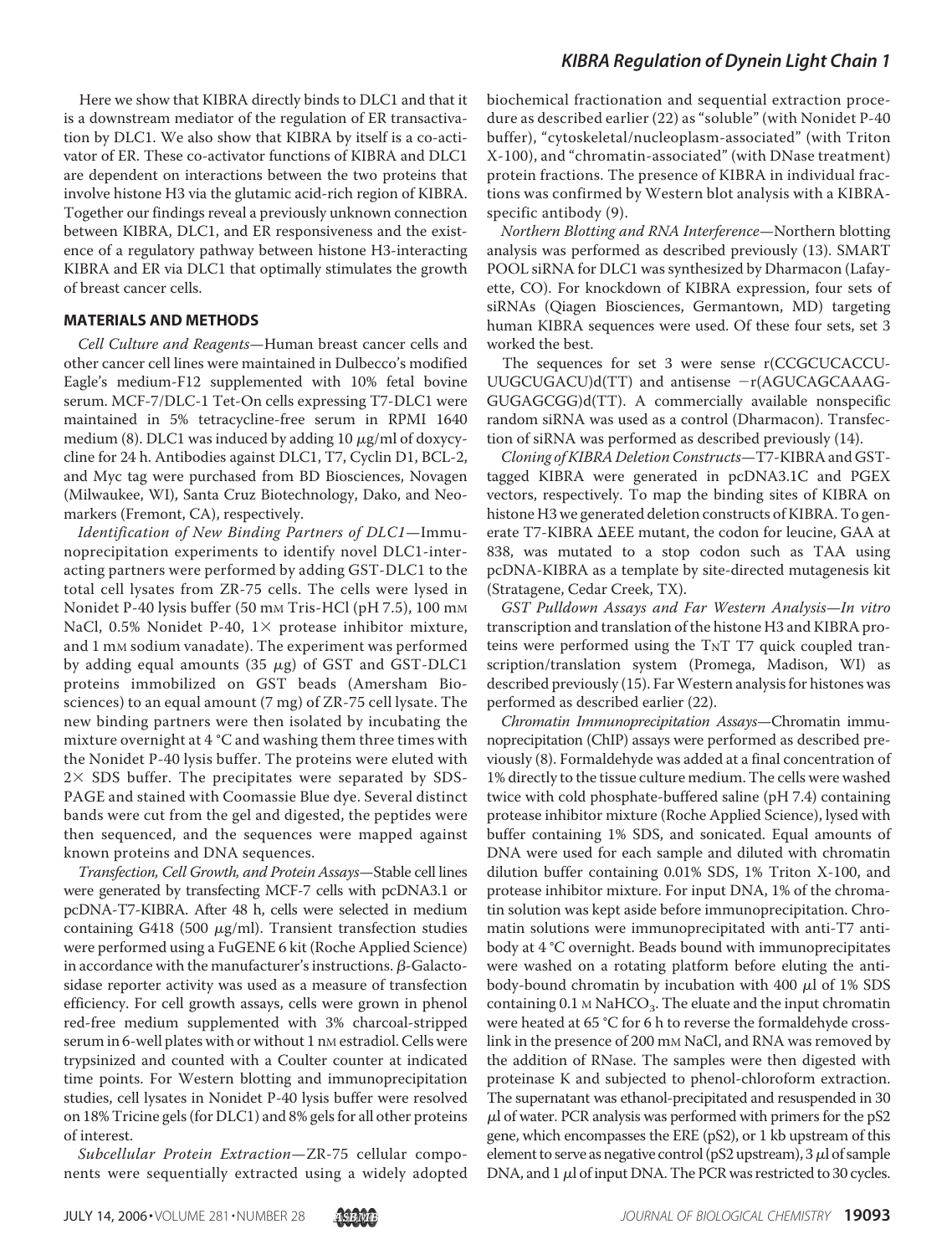#### *KIBRA Regulation of Dynein Light Chain 1*



FIGURE 1. **KIBRA interacts with DLC1 both** *in vitro* **and** *in vivo***.** *A*, identification of new binding partners. KIBRA was identified from a band at ~120 kDa by peptide sequencing. *B*, KIBRA and DLC1 interact *in vivo*. Total cellular lysates from MCF-7 cells transfected with Myc-KIBRA were immunoprecipitated with Myc antibody after which Western analysis was performed for DLC1 and Myc-KIBRA. *C*, total cellular lysates from MCF-7/DCL1 Tet-On cells treated with epidermal growth factor (*EGF*)/serum for 1 h were immunoprecipitated with T7-antibody after which Western analysis was performed for T7-DLC1 and endogenous KIBRA. *D*, interaction of KIBRA with DLC1 *in vitro*. GST pulldown assay shows the association of GST-DLC1 with *in vitro* translated [ <sup>35</sup>S]KIBRA. *E*, KIBRA is localized in nuclear and cytoplasmic compartments. Nuclear and cytoplasmic extracts were made from ZR-75 cells and probed with antibodies against KIBRA, poly(ADP-ribose) polymerase (*PARP*), and paxillin. *F*, proteins from different subcellular locations of ZR-75 cells were isolated by sequential extraction and were analyzed by SDS-polyacrylamide gel electrophoresis followed by Western blot analysis with KIBRAspecific antibody. *NP-40*, Nonidet P-40.



FIGURE 2.**KIBRA overexpression potentiates basal as well as E<sup>2</sup> -mediated stimulation of ERE-luc activity.** *A*, MCF-7 and ZR-75 cells were co-transfected with KIBRA or cytomegalovirus (*CMV*) along with ERE-luc and treated with E<sub>2</sub> for 24 h, and ERE-luc activity was measured. *B*, MCF-7 cells were cotransfected with KIBRA or cytomegalovirus along with ERE-luc. After 24 h,<br>cells were treated with 10<sup>—9</sup> м E<sub>2</sub> or E<sub>2</sub> and 10<sup>—8</sup> м ICl182780 (*ICI*), and luc activity was measured after 24 h. *C*, KIBRA potentiated ER transactivation functions of DLC1. MCF-7 cells were co-transfected with DLC1 and/or KIBRA or pcDNA along with ERE-luc and treated with  $\mathsf{E}_2$  for 24 h, and ERE-luc activity was measured. *RLU*, relative light units.

Our pS2 gene primers amplified the region inclusive of the ERresponsive element from  $-463$  to  $-159$ . The pS2 upstream primers amplified the region from -1953 to -1651. The PR gene primers amplified the region including the ERE from  $+90$  to  $+310$ . PCR products (304, 302, and 220 bp, respectively) were resolved on a 2% agarose gel and visualized with ethidium bromide. The sequences of the pS2 promoter primers used in this study were 5'-GAATTAGCTTAGGCCTAGACG-GAATG-3' and 5'-AGGATT-TGCTGATAGACAGAGACGAC3. For the element upstream of the ER element in the pS2 gene promoter, the primers were 5'-CTCCCTCTT-CAGGCCTCTCT-3' and 5'-TTCC-CTGGTGTTGTCAAGTG-3, and for the progesterone receptor gene element, the primers were 5'-GGC-TTTGGGCGGGGCCTCCCTA-3 and 5'-TCTGCTGGCTCCGTACT-GCGG-3.

#### **RESULTS**

Identification of KIBRA as a DLC1-interacting Protein—To better understand the cellular functions of DLC1 in ER-responsive breast cancer cells, we set out to identify novel DLC1-interacting proteins using the modified

proteomic strategy. This analysis identified several previously known DLC1-binding partners as well as several new DLC1-binding proteins, including a previously identified cytoplasmic protein named KIBRA with no assigned function (Fig. 1A) (GenBank<sup>TM</sup> accession number NP\_056053) (9).

KIBRA Interacts with DLC1—To demonstrate an in vivo interaction of KIBRA and DLC1 in breast cancer cells, we transiently transfected Myc-tagged KIBRA and control cytomegalovirus vector in MCF-7 cells. Immunoprecipitation of cell lysates with an anti-Myc monoclonal antibody followed by immunoblotting with a DLC1 monoclonal antibody showed specific interaction of Myc-KIBRA and endogenous DLC1 (Fig. 1B). Similarly cell lysates from well characterized MCF-7/T7- DLC1 clones (8) were immunoprecipitated with T7-DLC1 and analyzed by Western blotting with T7 or KIBRA antibody (9). Interestingly KIBRA-DLC1 interaction was enhanced upon stimulation with epidermal growth factor or serum (Fig. 1C). Together these results show that KIBRA interacts with DLC1 in vivo. To determine the direct interaction between KIBRA and DLC1, we next examined the ability of in vitro translated [<sup>35</sup>S]KIBRA protein to bind with a GST-DLC1 fusion protein. KIBRA interacted efficiently with GST-DLC1 but not with GST alone in GST pulldown assays (Fig. 1D). Upon careful analysis of the protein sequence of KIBRA, we detected a nuclear localization signal (amino acids <sup>361</sup>KWTQGEVEQLEMARKR<sup>376</sup>). Based on this information, we wished to determine the localization of KIBRA in the cell. Biochemical fractionation of breast cancer cells showed that, although KIBRA was predominantly found in the cytoplasmic fraction, a substantial amount of KIBRA was also present in the nuclear fraction (Fig. 1E).

Differential extraction of subcellular proteins and immunoblotting with KIBRA-specific antibody showed that KIBRA was present in almost all of the subcellular fractions. These results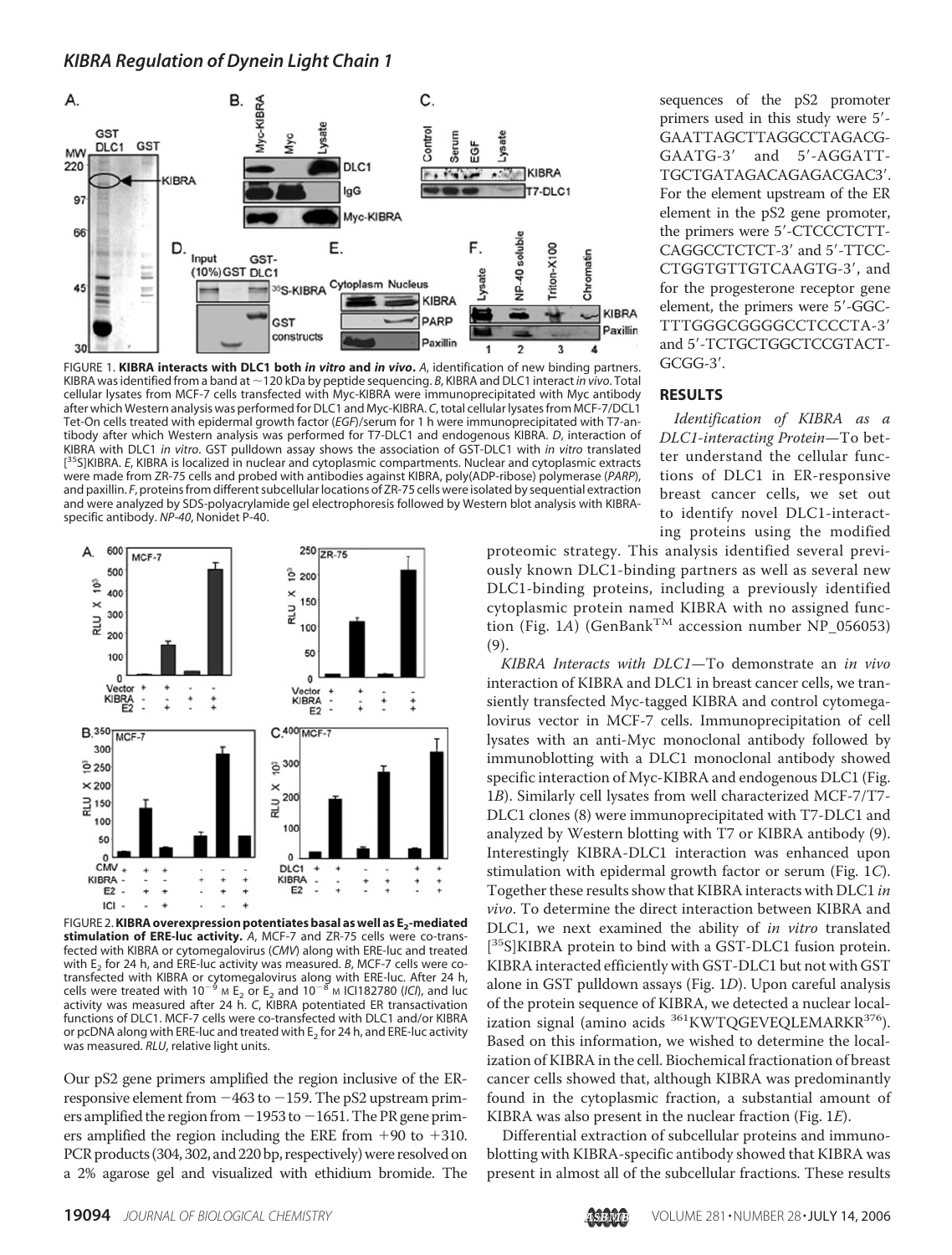



Α

C

pcDNA #1

pcDNA

 $\mathbf 0$  $\overline{3}$ 6  $\mathbf{9}$  $\mathbf 0$ 

 $#2$ 

FIGURE 3. **KIBRA induced ER target genes by its recruitment to the target DNA.***A*, total cellular lysates were obtained from MCF-7 clones stably expressing pcDNA and KIBRA, and expression of T7-tagged KIBRA was analyzed by Western blotting using anti-T7 epitope monoclonal antibody. Vinculin was used as a loading control. *B*, pcDNA- and KIBRA-expressing clones were cultured in 5% DCC serum for 48 h, transfected with ERE-luc, and treated with or without  $E_2$  (10<sup> $-9$ </sup> M) for 24 h, and ERE-luc activity was measured. *C*, Cyclin D1 and ps2 gene expression was also analyzed by Northern blotting. *D*, MCF-7 stable pooled clones expressing pcDNA and KIBRA were treated with or without  $E_2$  ( $10^{-9}$  M) for indicated time points, total protein and RNA were made, and Western blot analysis was performed for Cyclin D1 and BCL-2. *E*, MCF-7 stable pooled clones expressing pcDNA and KIBRA were treated with or without E<sup>2</sup> (10-<sup>9</sup> <sup>M</sup>) for 1 h. *Upper panel*, PCR analysis of the 304-bp *pS2* promoter fragment associated with T7-KIBRA. PCR analysis of the input DNA is shown. *Middle panel*, PCR analysis of the 302-bp *pS2* promoter fragment 1 kb upstream of the ERE in the *pS2* promoter serves as negative control. PCR analysis of the input DNA is shown. *Lower panel*, PCR analysis of the 220-bp *PR* promoter fragment associated with T7-KIBRA. PCR analysis of the input DNA is shown. *F*, equal numbers of pcDNA- and KIBRA-expressing cells were cultured in 5% DCC serum for 48 h and treated with or without  $E_2$  (10<sup>-9</sup> M) for 5 days, and the cell number was determined. *RLU*, relative light units.

demonstrated that KIBRA could be localized in the nuclear compartment and thus raised the possibility that it may be involved in transcriptional modulation. At least two KIBRA bands of different mobility could be detected in the Western blot analysis (Fig. 1F) presumably due to different phosphorylated forms of KIBRA. Of interest, KIBRA existed as a single band in the chromatin fraction (Fig. 1F, lane 4). Further in vivo labeling with orthophosphoric acid revealed that KIBRA is a phosphoprotein (data not shown).

KIBRA Potentiates ER Transactivation—The observed interaction of KIBRA with DLC1 and the fact that DLC1 interacts with ER (8), raised the possibility that KIBRA might be involved in the ER pathway. To explore this notion, we examined the ability of KIBRA to influence the transcription of an ERE-luciferase reporter system in MCF-7 and ZR-75 breast cancer cells. Co-expression of KIBRA potentiated the ability of ligand-activated ER to stimulate ERE-driven transcription (Fig. 2A). Pretreatment of MCF-7 cells with the pure antiestrogen compound ICI182780 completely blocked this potentiating effect of estrogen (Fig. 2B). The expression of KIBRA alone also had a



FIGURE 4. **DLC1 is required for ER transactivation functions of KIBRA.** *A*, pcDNA- and KIBRA-expressing clones were transfected with control or DLC1-specific siRNA. The cells were harvested 48 h after transfection of the siRNA. *Upper panel*, PCR analysis of the 304-bp *pS2* promoter fragment associated with T7-KIBRA. PCR analysis of input DNA is shown. *Lower panel*, PCR analysis of the 302-bp *pS2* promoter fragment 1 kb upstream of the ERE in the *pS2* promoter serves as negative control. PCR analysis of the input DNA is shown. *B*, pcDNA- and KIBRA-expressing clones were cultured in 5% DCC serum for 24 h, transfected with control or DLC1-specific siRNA, and treated with or without  $E_2$  (10<sup>-9</sup> M) for 24 h, and ERE-luc activity was measured.  $RLU$ , relative light units; *Con*, control.

modest but reproducible stimulatory effect on reporter activity in the absence of estrogen. Because we initially identified KIBRA as a DLC1-interacting protein, we next examined whether DLC1 and KIBRA could cooperate in stimulating the transactivating ability of ER. Using MCF-7 breast cancer cells, we found that DLC1 enhanced the stimulatory effect of KIBRA on ERE-luciferase activity (Fig. 2C).

KIBRA Interacts with ER-responsive Chromatin—To determine the biological effects of KIBRA upon the ER pathway, we generated pooled clones of MCF-7 cells overexpressing T7-KIBRA or control pcDNA (Fig. 3A).We examined the effect of estrogen on the transactivation activity of ER in these stable clones and as observed previously (Fig. 2A) found that KIBRA promoted the ability of ER to stimulate ERE-luciferase activity in these clones (Fig. 3B).

To confirm the potential involvement of KIBRA in the expression of ER target genes, we performed Western blot analysis for estrogen-responsive genes Cyclin D1 and BCL-2 and Northern blot analysis of Cyclin D1 and pS2 gene product using mRNA isolated from MCF-7/T7-KIBRA and MCF-7/pcDNA clones. The results showed that KIBRA enhanced both basal and estrogen-induced levels of Cyclin D1, BCL-2, and pS2 (Fig. 3, C and D), thus implicating KIBRA in the potentiation of estrogen-sensitive transcription and consequently the steadystate expression of the ER target genes. To further elucidate the role of KIBRA in ER target gene expression, we next determined whether KIBRA is recruited to the pS2 promoter using ChIP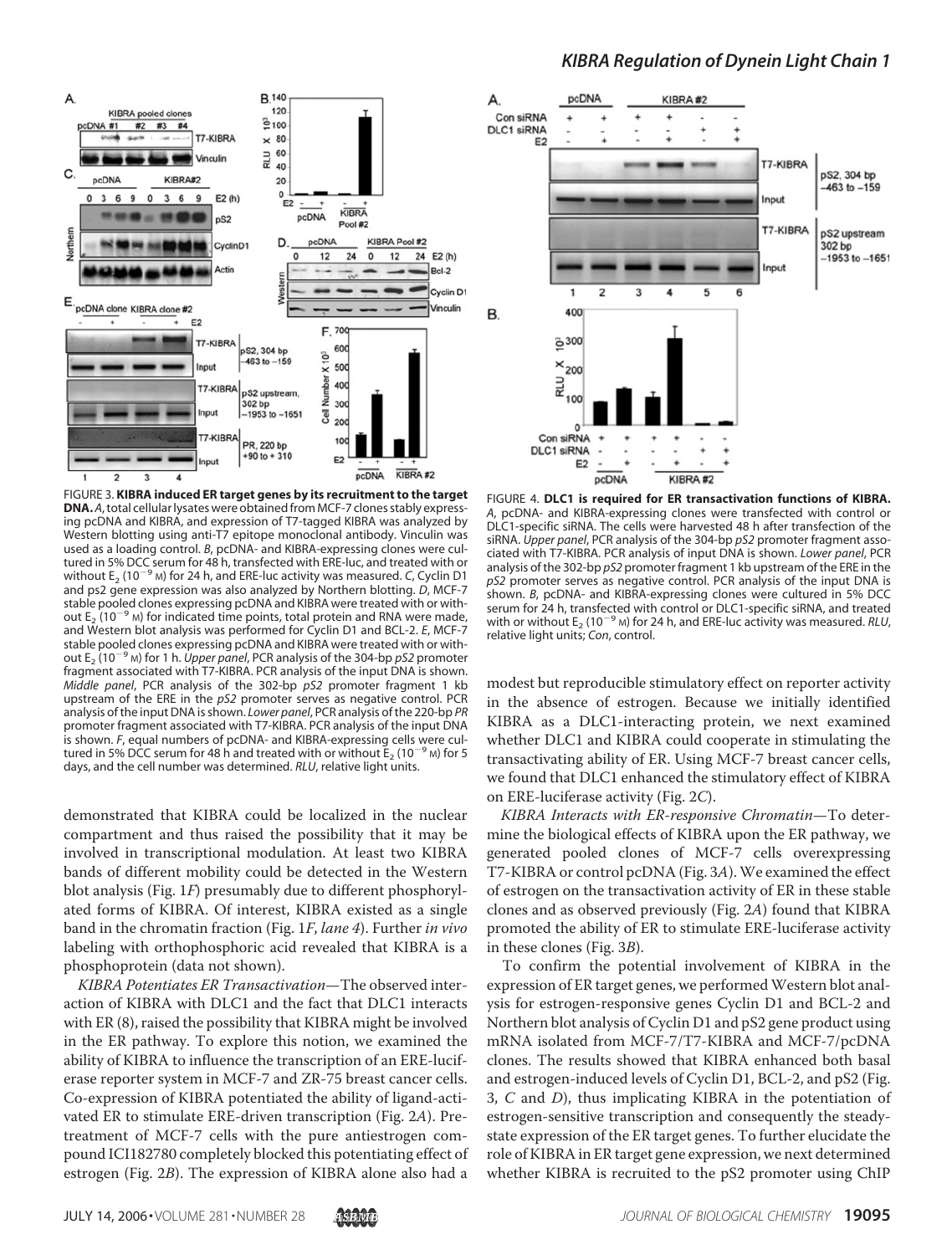

FIGURE 5. **KIBRA is essential for ER transactivation functions of DLC1.** *A*, Western blot showing efficacy of different sets of siRNAs targeting human KIBRA in MCF-7 cells. *B*, MCF-7/DLC1 cells were transfected with control or KIBRA-specific siRNA. The cells were stimulated with doxycycline (*Dox*) 48 h after transfection of the siRNA and harvested 24 h after induction. *Upper panel*, PCR analysis of the 304-bp *pS2* promoter fragment associated with T7-DLC1. PCR analysis of input DNA is shown. *Lower panel*, PCR analysis of the 302-bp *pS2* promoter fragment 1 kb upstream of the ERE in the *pS2* promoter serves as negative control. PCR analysis of the input DNA is shown. *C*, MCF-7 cells transfected with pcDNA or DLC1 were treated with control or KIBRA-specific siRNA and treated efficiency cells darified with pearl from BEC were readed with control of thom to pearle show that treated with or without E<sub>2</sub> (10<sup>-9</sup> M) for 24 h, and ERE-luc activity was measured. *D*, MCF-7/DLC1 cells were treated wit or without doxycycline, transfected with control or KIBRA-specific siRNA, then transfected with ERE-luc reporter gene, and treated with or without  $E_2$  (10<sup>-9</sup> M) for 24 h<sub>r</sub> and ERE-luc activity was measured. *E*, equal reporter gene, and treated with or without  $E_2$  (10<sup>-9</sup> M) for 24 h<sub>r</sub> and ERE-luc activity was measur numbers of MCF-7/DLC1 cells were cultured in 5% DCC serum for 24 h, treated with or without doxycycline, transfected with control or KIBRA-specific siRNA, and treated with or without E<sup>2</sup> (10-<sup>9</sup> <sup>M</sup>) for 5 days, and the cell number was determined. *RLU*, relative light units; *Con*, control.

assays. PCR analysis of coimmunoprecipitated DNA revealed that T7-KIBRA was recruited to the pS2 gene chromatin at the estrogen response element and not to the chromatin 1 kb upstream and that this specific recruitment was enhanced upon estrogen stimulation of the KIBRA-overexpressing cells (Fig. 3E). To show KIBRA recruitment to other estrogen-inducible genes, we performed a PCR analysis of the progesterone receptor gene and were able to show the same recruitment pattern for the ERE on PR. The observed promotion of ER target gene expression in estrogen-stimulated cells has functional implications because estrogen stimulated the growth of MCF-7/ KIBRA cells more effectively than it stimulated the growth of MCF-7/pcDNA cells (Fig. 3F). Together these observations suggested a role for KIBRA in promoting the expression of ER target genes as well as the proliferation of ligand-stimulated breast cancer cells.

KIBRA Regulation of ER Transactivation Functions Requires DLC1—Because we identified KIBRA as a DLC1-interacting protein and because co-expression of DLC1 further elevated the levels of ERE-driven transcription by KIBRA (Fig. 2C), we hypothesized that DLC1 might be involved in the action of KIBRA on the ER pathway. To explore this concept, we first knocked down the endogenous DLC1 with specific siRNA and performed a ChIP assay in the KIBRA-overexpressing cells. We found that KIBRA from such cells was unable to interact with pS2 gene chromatin upon estrogen stimulation (Fig. 4A). To show that the failure of KIBRA recruitment to the target chromatin, by knocking down DLC1, translates into a reduced ER transactivation activity, we next performed a luciferase assay under the same conditions. Interestingly we found that down-regulation of DLC1 expression drastically reduced the potentiating effect of KIBRA on ER transactivation under both basal and estrogen-stimulated conditions (Fig. 4B). Together these observations suggested an essential role for DLC1 in the ability of KIBRA to stimulate the transactivating function of ER.

KIBRA Plays an Essential Role in DLC1-mediated ER Transactivation—Because DLC1 promotes the transactivation functions of ER (8) and because DLC1 interacts with KIBRA, we hypothesized that KIBRA might also be important in mediating the effects of DLC1 upon ER transactivation function. To

investigate this notion, we used KIBRA-specific siRNA to knock down the expression of endogenous KIBRA. We screened four KIBRA-specific siRNAs for their ability to knock down KIBRA expression and identified the most effective as siRNA set 3 (Fig. 5A). To delineate the molecular basis for the role of KIBRA in the function of DLC1, we performed ChIP analysis on MCF-7/DLC1 Tet-On cells (8) in which the endogenous KIBRA expression has been knocked down. As expected, DLC1 overexpression was accompanied by increased recruitment of T7-DLC1 to the pS2 promoter in the DLC1-stable clones compared with non-induced cells (Fig. 5B, lanes 3 and 4 versus lanes 1 and 2) and not to the chromatin 1 kb upstream of the ERE in the pS2 promoter. Interestingly, however, the increased recruitment of T7-DLC1 to the pS2 promoter was lost in estrogen-treated cultures (compare lane 6 with lane 4) after knocking down KIBRA, suggesting an obligatory role for KIBRA in the DLC1 regulation of ER-targeted gene expression. To show a functional consequence of the derecruitment of DLC1 by knocking down KIBRA, we performed a luciferase assay under the same experimental conditions. The results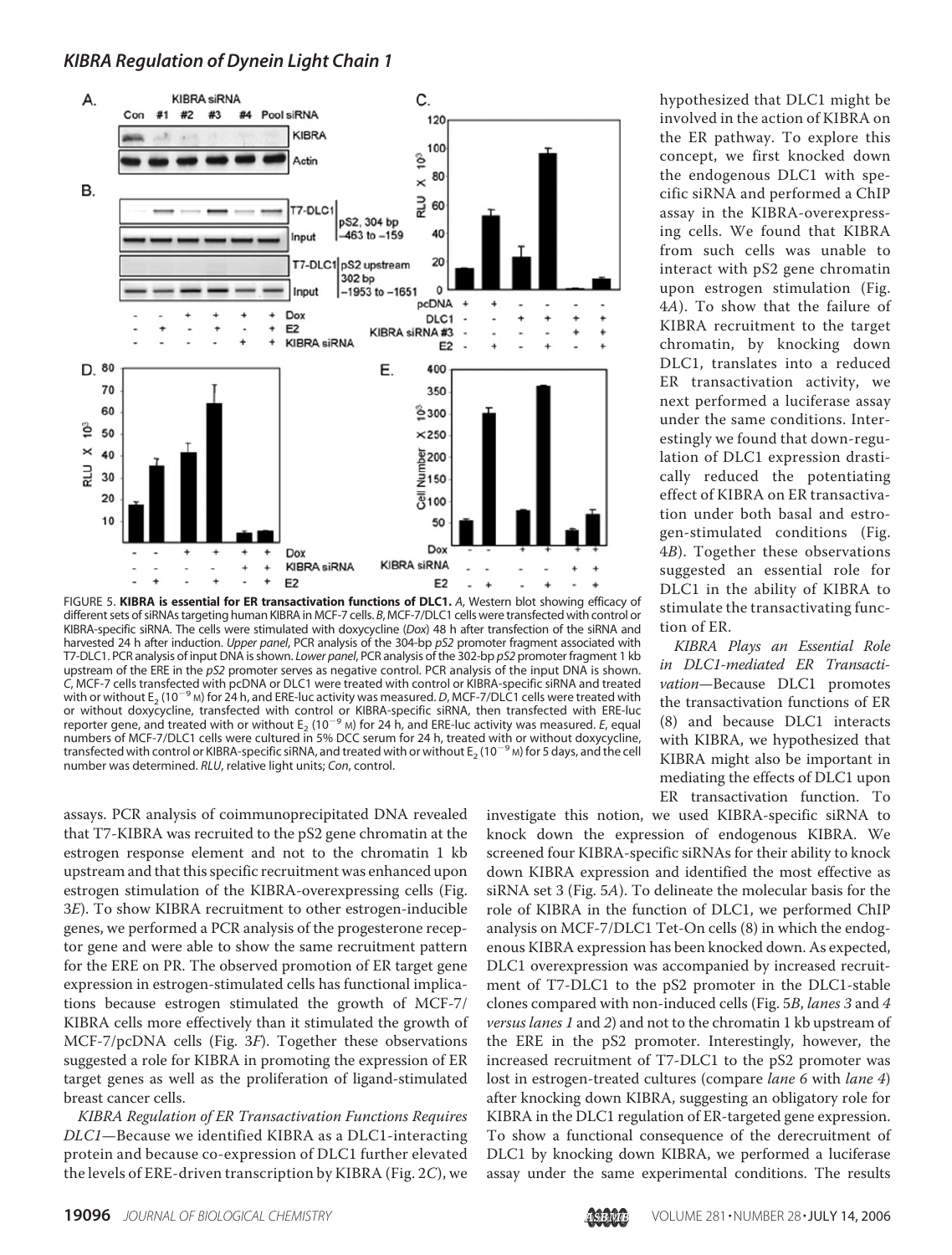

FIGURE 6.**KIBRA interacts with histone H3.** *A*, KIBRA interacts with histone H3 in far Western analysis. Membraneimmobilized total histones and purified H1 and H3 were probed with35S-labeled KIBRA.*B*, [35S]KIBRA was subjected to GST pulldown assay using GST-tagged histone H3. *C*, [35S]histone H3 interacts with the glutamic acid-containing region of KIBRA in GST pulldown assay. *D*, interaction of GST-H3 with full-length KIBRA (*KIBRA-FL*), not with KIBRA- EEE. *E*, MCF-7 cells were co-transfected with KIBRA, KIBRA-EEE, KIBRA-(746–1113), and pcDNA along with ERE-luc and treated with E<sub>2</sub> for 24 h, and ERE-luc activity was measured. *F*, glutamic acid-rich region of KIBRA is essential for ER transactivation functions of DLC1. MCF-7 cells were co-transfected with DLC1 and/or KIBRA-AEEE or pcDNA along with ERE-luc and treated with E<sup>2</sup> for 24 h, and ERE-luc activity was measured. *G*, MCF-7 stable pooled clones expressing pcDNA and KIBRA were treated with or without  $E_2$  (10<sup>-9</sup> M) for 24 h, and double ChIP analysis was performed using acetylated histone H3 and H4 antibodies in which we first immunoprecipitated the acetylated histones and reimmunoprecipitated the eluted complex with T7 antibody to precipitate T7-KIBRA-bound DNA. *Upper panel*, PCR analysis of the 304-bp *pS2* promoter fragment associated with T7-KIBRA. PCR analysis of the input DNA is shown.*Middle panel*, PCR analysis of the 302-bp *pS2* promoter fragment 1 kb upstream of the ERE in the *pS2* promoter serves as negative control. PCR analysis of the input DNA is shown. *Lower panel*, PCR analysis of the 220-bp *PR* promoter fragment associated with T7-KIBRA. PCR analysis of the input DNA is shown. *FL*, full length; *M*, molecular weight markers; *RLU*, relative light units.

showed that elimination of KIBRA impaired the ability of DLC1 to stimulate both basal and estrogen-induced ER transactivation function (Fig. 5,  $C$  and  $D$ ). To evaluate the biological functionality of these molecular effects of KIBRA, we next showed that down-regulation of KIBRA expression also had a profound effect on the proliferation of MCF-7/DLC1 Tet-On cells (Fig. 5E). This in turn supported the notion that KIBRA might be essential for conferring optimal estrogen responsiveness on breast cancer cells. Taken together, these findings suggested that KIBRA might be required not only for the binding and recruitment of ER/DLC1 to the promoter of pS2 but also for ER function.

#### *KIBRA Regulation of Dynein Light Chain 1*

KIBRA Regulates ER Transactivation Function via Its Histone-interacting Motif—Because both KIBRA and DLC1 stimulated ligand-induced ER transactivation function (Figs. 2 and 5) and assisted each other in their ERmodulating activity and because both of these molecules interact with the active chromatin, we next sought the potential unifying mechanism by which DLC1 and KIBRA participate in the transactivation activity of ligand-activated ER. Closer examination of the C-terminal region of KIBRA comprising amino acids 839– 1113 revealed the presence of a 29 amino acid glutamic acid-rich region (amino acids <sup>845</sup>EETSENEAVAEEE-EEEVEEEEGEEDVFTE873). Because proteins with glutamic acid-rich regions have been shown to interact with histones (16, 17), this raised the possibility that KIBRA might interact with histones. To test this hypothesis, we used purified native histones, resolved them along with purified histones H1 and H3 by SDS-PAGE, and then subjected them to far Western analysis using  $[{}^{35}S]KIBRA$  as a probe. This analysis revealed a high affinity interaction between KIBRA and histone H3 (Fig. 6A). The KIBRA probe also interacted with a histone band corresponding to purified native histone H3 (Fig. 6A, lane 1). Results from GST-histone pulldown assays further confirmed the ability of [35S]KIBRA to interact strongly with the GST-histone H3 (Fig. 6B). Histone H3 bound to KIBRA in a region that mapped to amino acids 839–1113, and this binding ability was lost upon deletion of the glutamic acid-rich region of KIBRA (Fig.  $6$ ,  $C$  and  $D$ ). We also found that  $\left[^{35}S\right]$ histone H3 bound to GST-KIBRA in a region that mapped

to amino acids 30–57 in the histone H3 head region (data not shown), a region previously implicated in active chromatin remodeling (18) and stabilizing interactions of co-activator complex with the putative target chromatin (19). Because DLC1 interacted with KIBRA and KIBRA in turn interacted with histone H3 via its C-terminal glutamic acid-rich region-containing amino acids 746– 1113 (Fig. 6,  $C$  and  $D$ ), we examined the importance of the histonebinding region of KIBRA in stimulating ER transactivation activity of KIBRA. We found that amino acids 839–1113, but not the region without glutamic acids, effectively stimulated ER transactivation activity (Fig. 6E). In addition, results from transient transfection experiments with MCF-7 cells also showed that co-expres-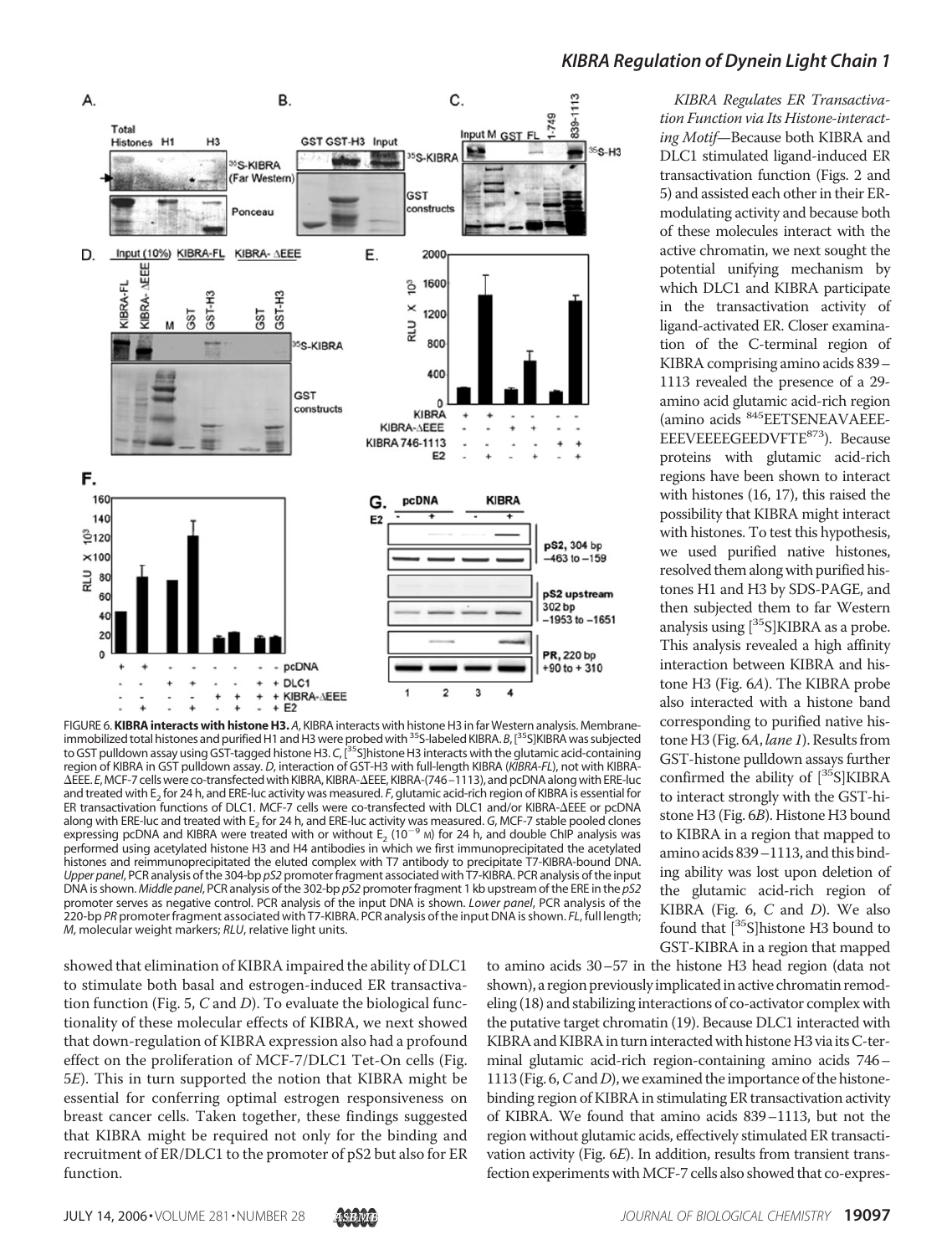## *KIBRA Regulation of Dynein Light Chain 1*

sion of KIBRA lacking the glutamic acid-rich region failed to stimulate ER transactivating functions of DLC1 (Fig. 6F). These observations suggested a role of glutamic acid-rich region in conferring ER transactivation functions. Taken together, these findings suggest an important role of histone H3-interacting regions of KIBRA in the ER transactivation functions of KIBRA and DLC1.

Because the co-activator function of KIBRA on ER transactivation function could be effectively blocked by DLC1 knockdown (Fig. 4), we hypothesized that KIBRA needs to interact with DLC1 to induce optimal ER transactivation activity. Because DLC1 has been shown to interact with ER, we also hypothesized that DLC1-ER interaction might stabilize DLC1-KIBRA complexes to allow a more efficient interaction of KIBRA with histone H3. As a consequence the DLC1-KIBRA complex is positioned more on active chromatin conformation on the ER target gene. To determine whether histone H3 interaction has any mechanistic role in the co-activator function of KIBRA, we performed double ChIP analysis using acetylated histone H3 and H4 antibodies in which we first immunoprecipitated the acetylated histones and reimmunoprecipitated the eluted complex with T7 antibody to precipitate T7-KIBRA-bound DNA. We found that in the acetylated histone precipitate T7-KIBRA was also associated with the same DNA after estrogen stimulation (Fig. 6G). Taken together, these results suggest that the DLC1-KIBRA complex might utilize the glutamic acidrich region of KIBRA to interact with histone H3 and thus stabilize the interactions of ER-multiprotein complexes with the putative target chromatin.

#### **DISCUSSION**

Emerging data suggest a role for DLC1 in the transactivation functions of ER and in ligand-induced growth stimulation of breast cancer cells (8). This study was undertaken to understand better the mechanism of the co-activator function of DLC1. Using a GST pulldown assay, we identified a new DLC1-interacting protein called KIBRA, which contains a WW domain and glutamic acid-rich region with a nuclear localization signal. Because DLC1 interacts with ER and the results of our present study show that DLC1 also interacts with KIBRA, we conclude that KIBRA may contribute to the functionality of the ER pathway. Indeed we found that KIBRA is recruited to ERE sites in ER-responsive genes and potentiates ER transactivation activity upon ligand stimulation and that these responses of KIBRA depend on the presence of DLC1. Furthermore we found that the ligand-induced transactivation activity of ER or its potentiation by DLC1 also requires KIBRA. Because KIBRA and DLC1 both interact with each other and because DLC1 interacts with ER, it is possible that KIBRA stabilizes transcriptionally active ER complexes in the ligand-stimulated breast cancer cells. Our view is supported by the observation that selective depletion of the endogenous DLC1 by a specific siRNA compromised the ligand-induced recruitment of KIBRA complexes to the pS2 promoter chromatin and had no significant inhibitory effect on the basal recruitment of KIBRA to the pS2 promoter.

Our observation that the glutamic acid-rich region of KIBRA interacted with histone H3 and that this interaction was essential

for the transactivation-promoting activity of KIBRA is novel and relevant because it provide clues about the potential role of histone H3 in ensuring the proper regulatory interaction of KIBRA-DLC1-ER complexes with target chromatin. Previous studies have shown the presence of glutamic acid-rich regions in various nuclear proteins (i.e. PELP1, high mobility group chromatin proteins-1 and -2, nucleoplasmin, prothymosin  $\alpha$ , and nucleolin) (20–22) and implicated such regions in the structural modifications of chromatin via core histones. The presence of a 29-amino acid glutamic acid-rich region in KIBRA, its localization in the nucleus, and its ability to interact with histone H3 suggest that KIBRA-mediated ER transactivation involves KIBRA-histone H3 interactions. The blockage of ER-mediated transcriptional activation by a KIBRA mutant lacking the histone H3-binding region supports this hypothesis. Numerous studies have shown that histones play an essential regulatory role in gene expression. Histone acetylation and deacetylation have been identified as potential mechanisms by which nuclear receptor co-activators modify chromatin structure (23). Formation of a complex between KIBRA and histone H3 might lead to the opening of chromatin and the subsequent recruitment of KIBRA-DLC1 complexes to chromatin. This view is supported by our findings that ligand stimulation of breast cancer cells distinctly enhanced the amount of acetylated histone H3-associated KIBRA that bound to the pS2 gene (Fig. 6G). These findings suggest a model wherein KIBRA may interact simultaneously with histone H3 and DLC1 while assisting in the recruitment of DLC1-ER complexes to the chromatin of ER-targeted genes. In summary, our findings suggest that KIBRA, a DLC1 interacting protein, interacts in a regulatory fashion with histone H3 and that these regulatory interactions play a role in ER-mediated transactivation function.

#### **REFERENCES**

- 1. Shao, W. L., and Brown, M. (2003) Breast Cancer Res. **6,** 39–52
- 2. Barnes, C. J., Vadlamudi, R. K., and Kumar, R. (2004) Cell. Mol. Life Sci. **61,** 281–291
- 3. Kumar, V., Green, S., Stack, G., Berry, M., Jin, J. R., and Chambon, P. (1987) Cell **51,** 941–951
- 4. Horwitz, K. B., Jackson, T. A., Rain, D. L., Richer, J. K., Takimoto, G. S., and Tung, L. (1996) Mol. Endocrinol. **10,** 1167–1177
- 5. Jensen, E. V., and Jordan, V. C. (2003) Clin. Cancer Res. **9,** 1980–1989
- 6. Bjornstrom, L., and Sjoberg, M. (2004) Nucl. Recept. **2,** 3
- 7. Vadlamudi, R. K., Bagheri-Yarmand, R., Yang, Z., Balasenthil, S., Nguyen, D., Sahin, A. A., den Hollander, P., and Kumar, R. (2004) Cancer Cell **5,** 575–585
- 8. Rayala, S. K., den Hollander, P., Balasenthil, S., Yang, Z., Broaddus, R. R., and Kumar, R. (2005) EMBO Rep. **6,** 538–544
- 9. Kremerskothen, J., Plaas, C., Buther, K., Finger, I., Veltel, S., Matanis, T., Liedtke, T., and Barnekow, A. (2003) Biochem. Biophys. Res. Commun. **300,** 862–867
- 10. Buther, K., Plaas, C., Barnekow, A., and Kremerskothen, J. (2004) Biochem. Biophys. Res. Commun. **317,** 703–707
- 11. Sudol, M. (1996) Prog. Biophys. Mol. Biol. **65,** 113–132
- 12. Bednarek, A. K., Laflin, K. J., Daniel, R. L., Liao, Q. Y., Hawkins, K. A., and Aldaz, C. M. (2000) Cancer Res. **60,** 2140–2145
- 13. Rayala, S. K., Mascarenhas, J., Vadlamudi, R. K., and Kumar, R. (2006) Mol. Cancer Ther. **5,** 230–237
- 14. Rayala, S. K., Talukder, A. H., Balasenthil, S., Tharakan, R., Barnes, C. J., Wang, R. A., Aldaz, M., Khan, S., and Kumar, R. (2006) Cancer Res. **66,** 1694–1701
- 15. Rayala, S. K., den Hollander, P., Balasenthil, S., Molli, P. R., Bean, A. J., Vadlamudi, R. K., Wang, R. A., and Kumar, R. (2006) J. Biol. Chem. **281,**